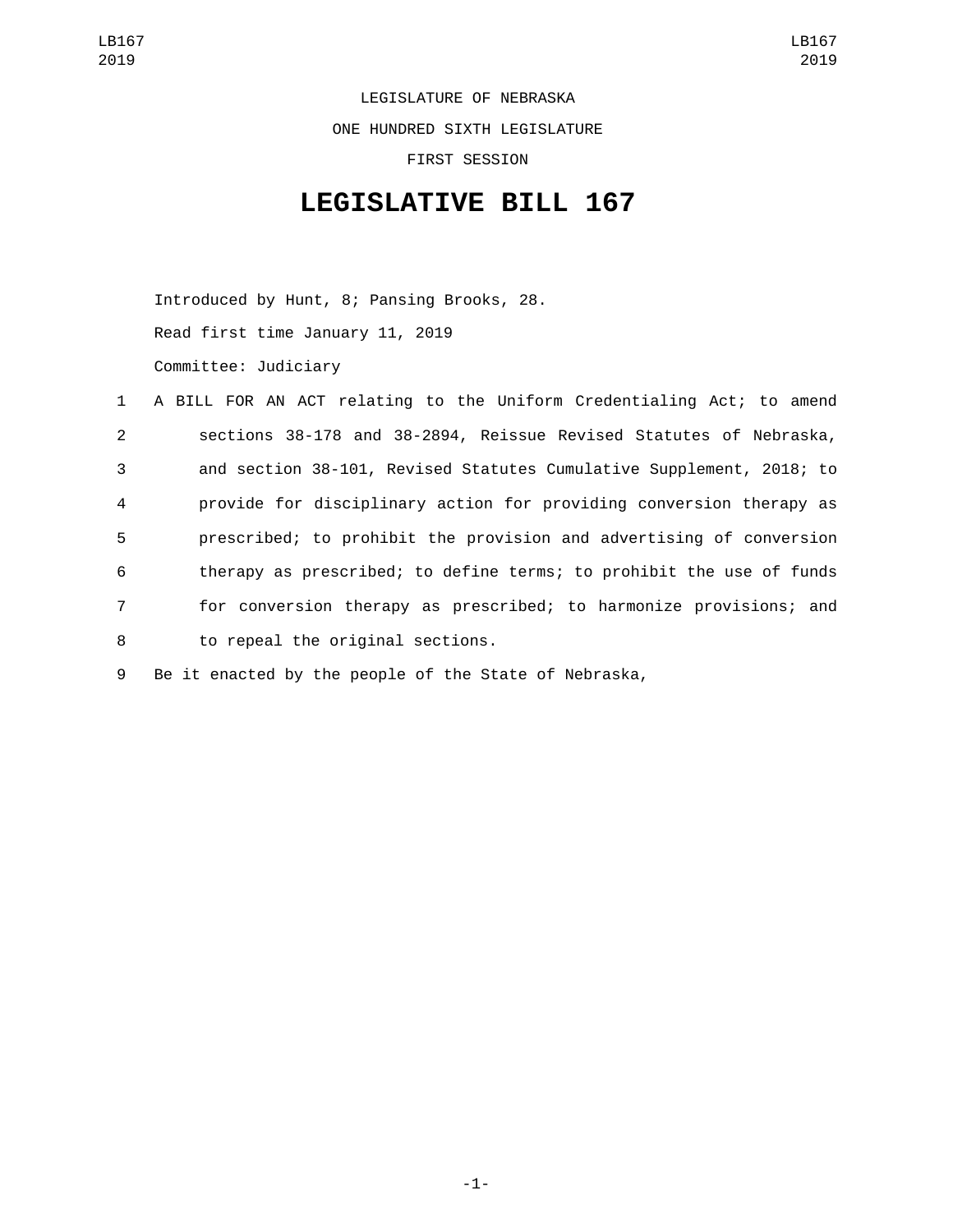| LB167<br>2019  | LB167<br>2019                                                          |
|----------------|------------------------------------------------------------------------|
| 1              | Section 1. Section 38-101, Revised Statutes Cumulative Supplement,     |
| $\overline{2}$ | 2018, is amended to read:                                              |
| 3              | 38-101 Sections 38-101 to 38-1, 142 and sections 3 and 4 of this act   |
| 4              | and the following practice acts shall be known and may be cited as the |
| 5              | Uniform Credentialing Act:                                             |
| 6              | (1) The Advanced Practice Registered Nurse Practice Act;               |
| 7              | (2) The Alcohol and Drug Counseling Practice Act;                      |
| 8              | (3) The Athletic Training Practice Act;                                |
| 9              | (4) The Audiology and Speech-Language Pathology Practice Act;          |
| 10             | (5) The Certified Nurse Midwifery Practice Act;                        |
| 11             | (6) The Certified Registered Nurse Anesthetist Practice Act;           |
| 12             | (7) The Chiropractic Practice Act;                                     |
| 13             | (8) The Clinical Nurse Specialist Practice Act;                        |
| 14             | (9) The Cosmetology, Electrology, Esthetics, Nail Technology,<br>and   |
| 15             | Body Art Practice Act;                                                 |
| 16             | (10) The Dentistry Practice Act;                                       |
| 17             | (11) The Dialysis Patient Care Technician Registration Act;            |
| 18             | (12) The Emergency Medical Services Practice Act;                      |
| 19             | (13) The Environmental Health Specialists Practice Act;                |
| 20             | (14) The Funeral Directing and Embalming Practice Act;                 |
| 21             | (15) The Genetic Counseling Practice Act;                              |
| 22             | (16) The Hearing Instrument Specialists Practice Act;                  |
| 23             | (17) The Licensed Practical Nurse-Certified Practice Act<br>until      |
| 24             | November 1, 2017;                                                      |
| 25             | (18) The Massage Therapy Practice Act;                                 |
| 26             | (19) The Medical Nutrition Therapy Practice Act;                       |
| 27             | (20) The Medical Radiography Practice Act;                             |
| 28             | (21) The Medicine and Surgery Practice Act;                            |
| 29             | (22) The Mental Health Practice Act;                                   |
| 30             | (23) The Nurse Practice Act;                                           |
| 31             | (24) The Nurse Practitioner Practice Act;                              |

-2-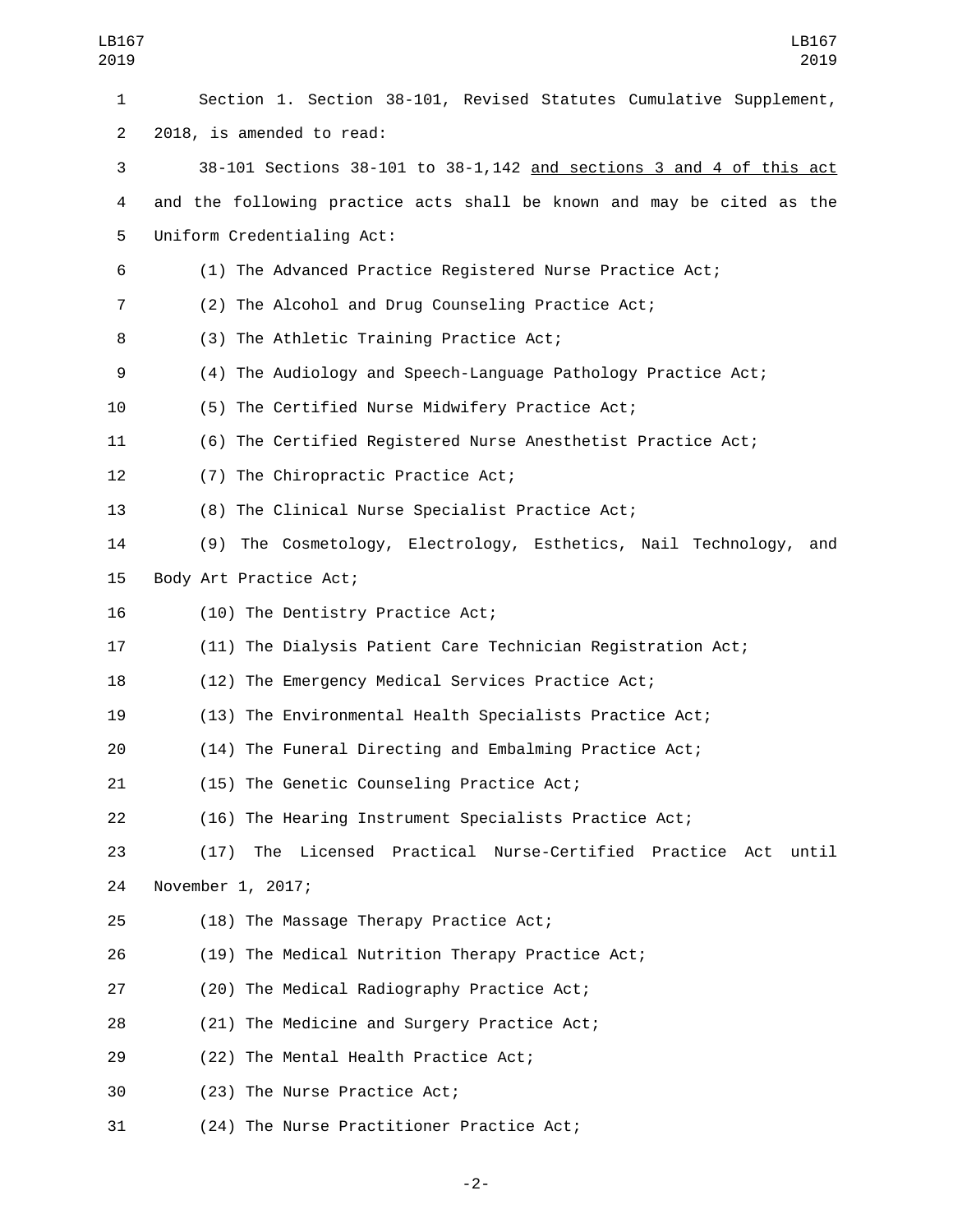| (25) The Nursing Home Administrator Practice Act; |  |
|---------------------------------------------------|--|
|---------------------------------------------------|--|

(26) The Occupational Therapy Practice Act;2

(27) The Optometry Practice Act;3

(28) The Perfusion Practice Act;4

5 (29) The Pharmacy Practice Act;

(30) The Physical Therapy Practice Act;6

7 (31) The Podiatry Practice Act;

8 (32) The Psychology Practice Act;

(33) The Respiratory Care Practice Act;9

10 (34) The Surgical First Assistant Practice Act;

11 (35) The Veterinary Medicine and Surgery Practice Act; and

12 (36) The Water Well Standards and Contractors' Practice Act.

13 If there is any conflict between any provision of sections 38-101 to 14 38-1,142 and sections 3 and 4 of this act and any provision of a practice 15 act, the provision of the practice act shall prevail.

16 The Revisor of Statutes shall assign the Uniform Credentialing Act, 17 including the practice acts enumerated in subdivisions (1) through (35) 18 of this section, to articles within Chapter 38.

19 Sec. 2. Section 38-178, Reissue Revised Statutes of Nebraska, is 20 amended to read:

 38-178 Except as otherwise provided in sections 38-1,119 to 38-1,123, a credential to practice a profession may be denied, refused renewal, or have other disciplinary measures taken against it in accordance with section 38-185 or 38-186 on any of the following grounds:

25 (1) Misrepresentation of material facts in procuring or attempting 26 to procure a credential;

27 (2) Immoral or dishonorable conduct evidencing unfitness to practice 28 the profession in this state;

29 (3) Abuse of, dependence on, or active addiction to alcohol, any 30 controlled substance, or any mind-altering substance;

31 (4) Failure to comply with a treatment program or an aftercare

-3-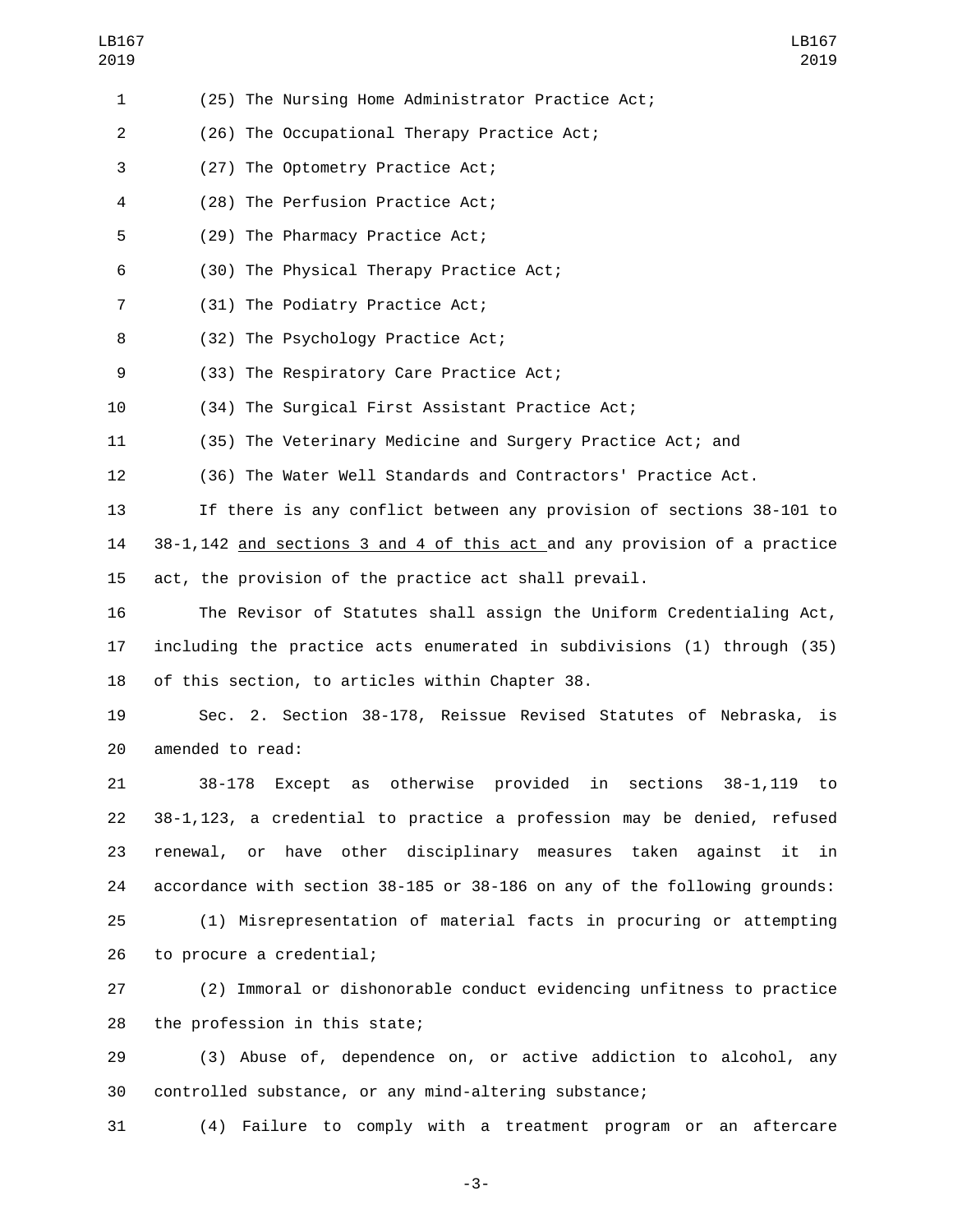program, including, but not limited to, a program entered into under the Licensee Assistance Program established pursuant to section 38-175;

 (5) Conviction of (a) a misdemeanor or felony under Nebraska law or federal law, or (b) a crime in any jurisdiction which, if committed within this state, would have constituted a misdemeanor or felony under Nebraska law and which has a rational connection with the fitness or capacity of the applicant or credential holder to practice the 8 profession;

 (6) Practice of the profession (a) fraudulently, (b) beyond its authorized scope, (c) with gross incompetence or gross negligence, or (d) in a pattern of incompetent or negligent conduct;

 (7) Practice of the profession while the ability to practice is impaired by alcohol, controlled substances, drugs, mind-altering substances, physical disability, mental disability, or emotional 15 disability;

 (8) Physical or mental incapacity to practice the profession as evidenced by a legal judgment or a determination by other lawful means;

 (9) Illness, deterioration, or disability that impairs the ability 19 to practice the profession;

 (10) Permitting, aiding, or abetting the practice of a profession or the performance of activities requiring a credential by a person not 22 credentialed to do so;

 (11) Having had his or her credential denied, refused renewal, limited, suspended, revoked, or disciplined in any manner similar to section 38-196 by another state or jurisdiction based upon acts by the applicant or credential holder similar to acts described in this section;

 (12) Use of untruthful, deceptive, or misleading statements in advertisements, including failure to comply with section 38-124;

 (13) Conviction of fraudulent or misleading advertising or conviction of a violation of the Uniform Deceptive Trade Practices Act; (14) Distribution of intoxicating liquors, controlled substances, or

-4-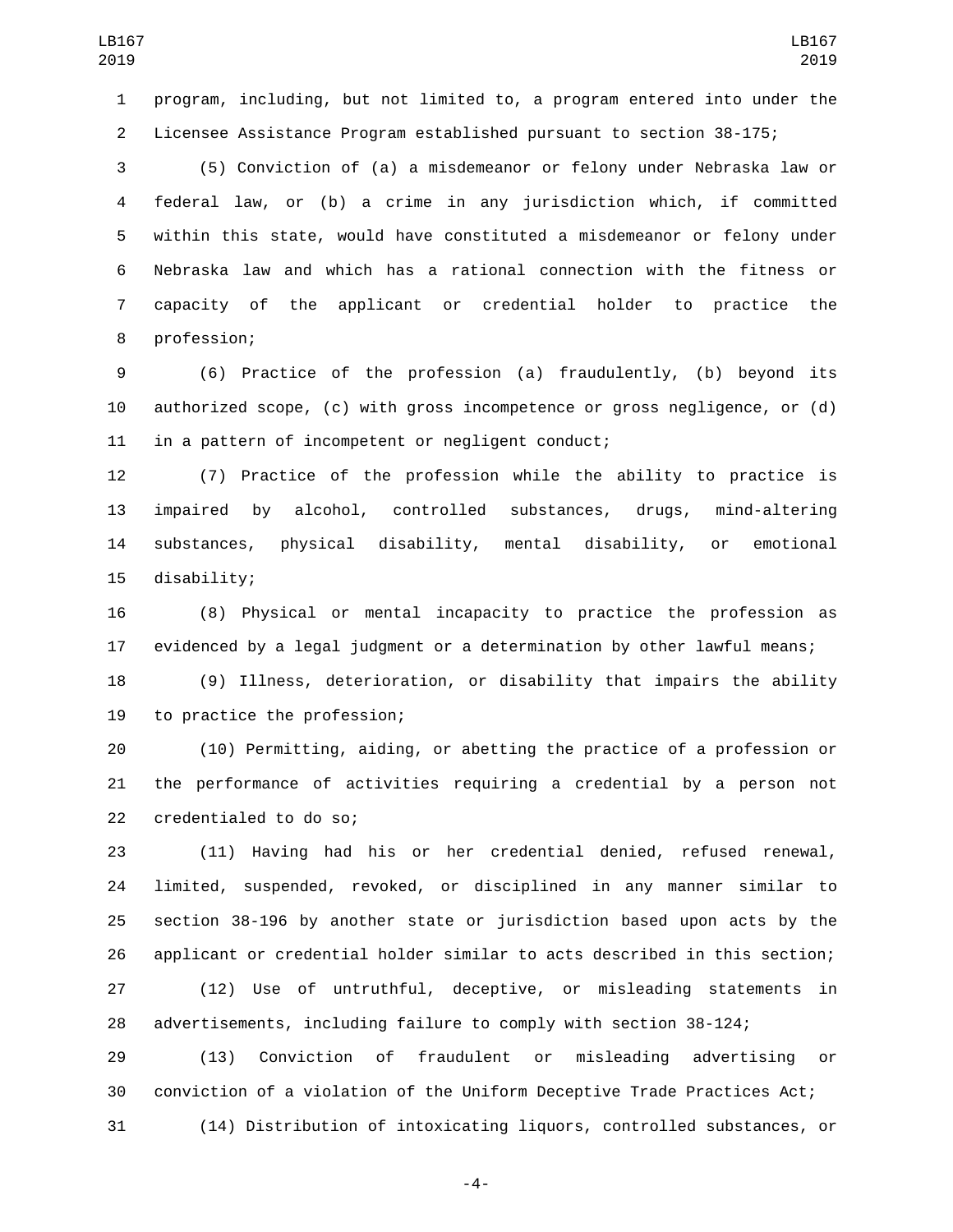1 drugs for any other than lawful purposes; 2 (15) Violations of the Uniform Credentialing Act or the rules and 3 regulations relating to the particular profession; 4 (16) Unlawful invasion of the field of practice of any profession 5 regulated by the Uniform Credentialing Act which the credential holder is 6 not credentialed to practice; 7 (17) Violation of the Uniform Controlled Substances Act or any rules 8 and regulations adopted pursuant to the act; 9 (18) Failure to file a report required by section 38-1,124, 38-1,125, or 71-552;10 11 (19) Failure to maintain the requirements necessary to obtain a 12 credential; 13 (20) Violation of an order issued by the department; 14 (21) Violation of an assurance of compliance entered into under 15 section 38-1,108; 16 (22) Failure to pay an administrative penalty; 17 (23) Unprofessional conduct as defined in section 38-179; or 18 (24) Violation of the Automated Medication Systems Act; or  $\overline{z}$ 19 (25) Providing or advertising conversion therapy in violation of 20 section 3 of this act. 21 Sec. 3. (1) A person holding a credential under the Uniform 22 Credentialing Act shall not provide conversion therapy to any individual 23 under eighteen years of age. 24 (2) It shall be unlawful for any person to: 25 (a) Provide conversion therapy to any individual if such person 26 receives monetary compensation in exchange for such services; or 27 (b) Advertise for the provision of conversion therapy if such 28 advertising: 29 (i) Proposes to change an individual's sexual orientation or gender 30 identity; 31 (ii) Proposes to eliminate or reduce sexual or romantic attractions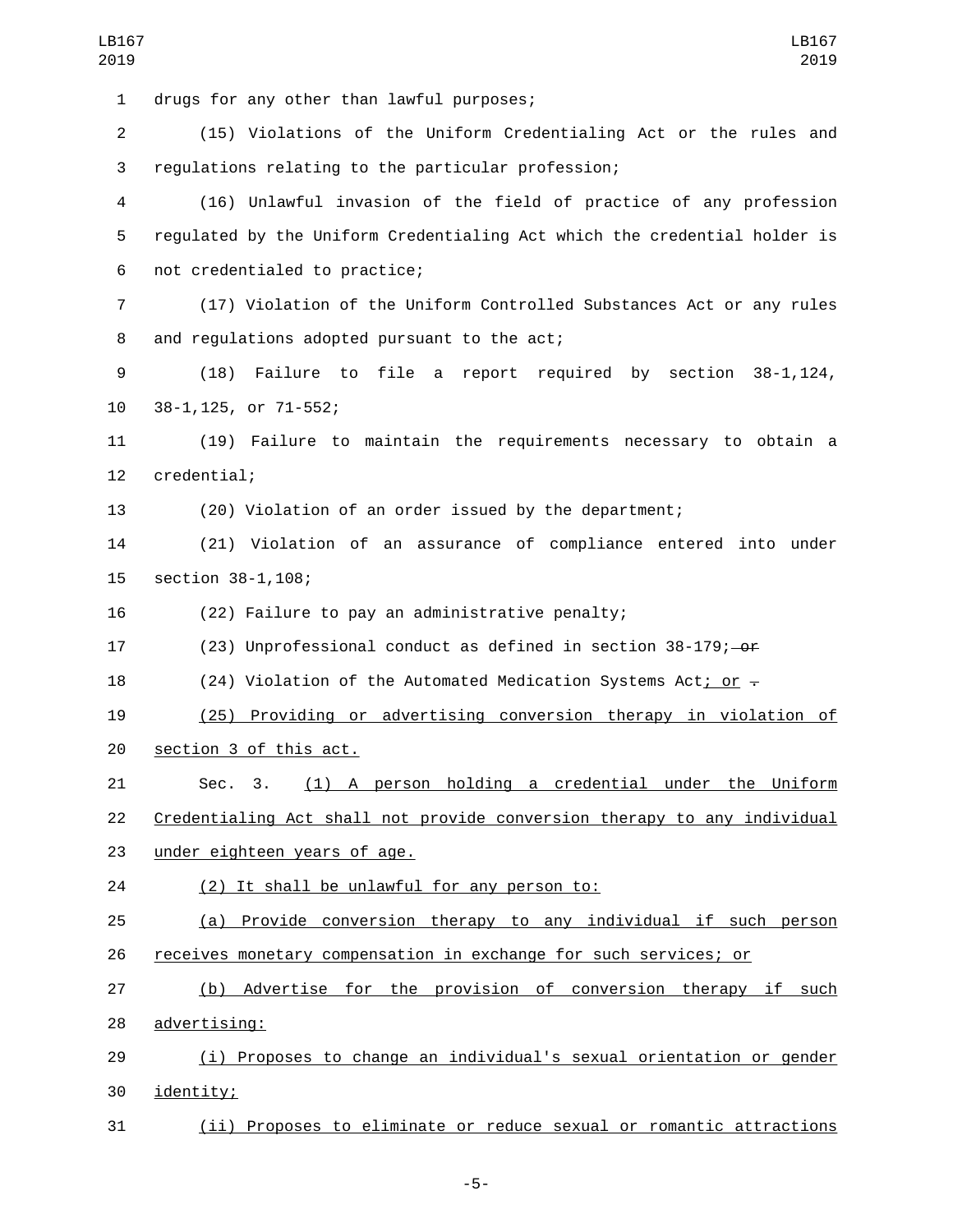or feelings toward individuals of the same gender; or

 (iii) States that such efforts are harmless or without risk to 3 individuals receiving such therapy.

 (3) A violation of subsection (2) of this section shall constitute a deceptive trade practice under the Uniform Deceptive Trade Practices Act and shall be subject to any remedies or penalties available for a 7 violation under the act.

(4) For purposes of this section:8

 (a)(i) Conversion therapy means practices or treatments that seek to change an individual's sexual orientation or gender identity, including efforts to change behaviors or gender expressions or to eliminate or reduce sexual or romantic attractions or feelings toward individuals of 13 the same gender; and

14 (ii) Conversion therapy does not include:

 (A) Counseling that provides support to an individual undergoing 16 gender transition;

 (B) Counseling that provides acceptance, support, and understanding of an individual or facilitates an individual's coping, social support, and identity exploration and development, including sexual-orientation- neutral interventions to prevent or address unlawful conduct or unsafe sexual practices, as long as such counseling does not seek to change an individual's sexual orientation or gender identity;

 (b) Gender expression means an individual's gender-related appearance and behavior, whether or not that appearance or behavior is different from that traditionally or stereotypically associated with the 26 individual's assigned sex at birth; and

 (c) Gender identity means an individual's internal sense of their own gender, regardless of the sex the individual was assigned at birth.

 Sec. 4. (1) No state funds nor any funds belonging to a political subdivision of this state shall be expended for the purpose of:

31 (a) Conducting conversion therapy;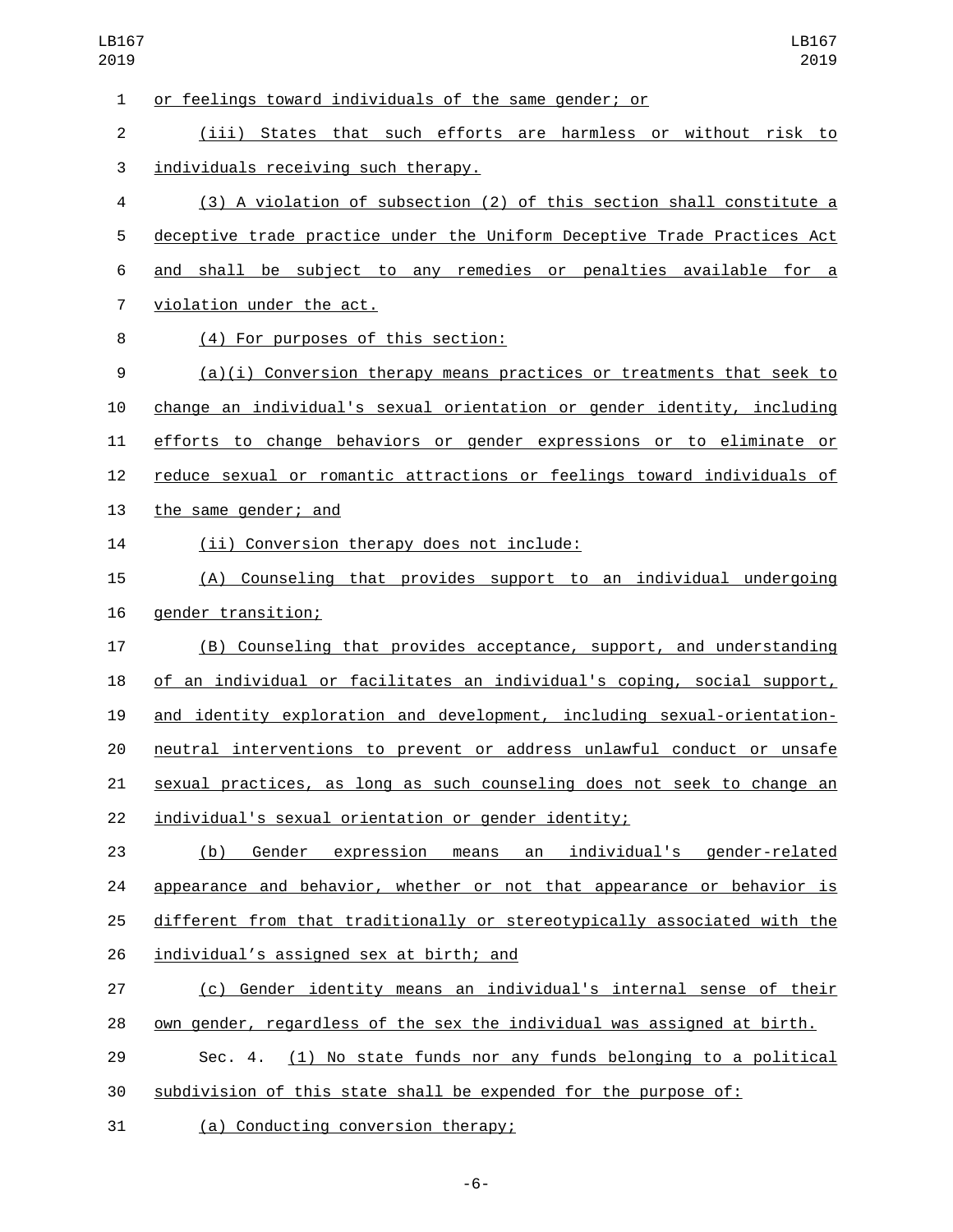(b) Referring a person for conversion therapy;

(c) Health benefits coverage for conversion therapy; or

 (d) Providing a grant to or contracting with any entity that conducts conversion therapy or refers individuals for conversion therapy. (2) For purposes of this section, conversion therapy has the same meaning as in section 3 of this act.6

 Sec. 5. Section 38-2894, Reissue Revised Statutes of Nebraska, is 8 amended to read:

 38-2894 (1) A registration to practice as a pharmacy technician may be denied, refused renewal, removed, or suspended or have other disciplinary measures taken against it by the department, with the recommendation of the board, for failure to meet the requirements of or for violation of any of the provisions of subdivisions (1) through (17) 14 and (19) through (25)  $(24)$  of section 38-178 and sections 38-2890 to 38-2897 or the rules and regulations adopted under such sections.

 (2) If the department proposes to deny, refuse renewal of, or remove or suspend a registration, it shall send the applicant or registrant a notice setting forth the action to be taken and the reasons for the determination. The denial, refusal to renew, removal, or suspension shall become final thirty days after mailing the notice unless the applicant or registrant gives written notice to the department of his or her desire for an informal conference or for a formal hearing.

 (3) Notice may be served by any method specified in section 25-505.01, or the department may permit substitute or constructive service as provided in section 25-517.02 when service cannot be made with reasonable diligence by any of the methods specified in section 25-505.01.

 (4) Pharmacy technicians may participate in the Licensee Assistance 29 Program described in section 38-175.

 Sec. 6. Original sections 38-178 and 38-2894, Reissue Revised Statutes of Nebraska, and section 38-101, Revised Statutes Cumulative

-7-